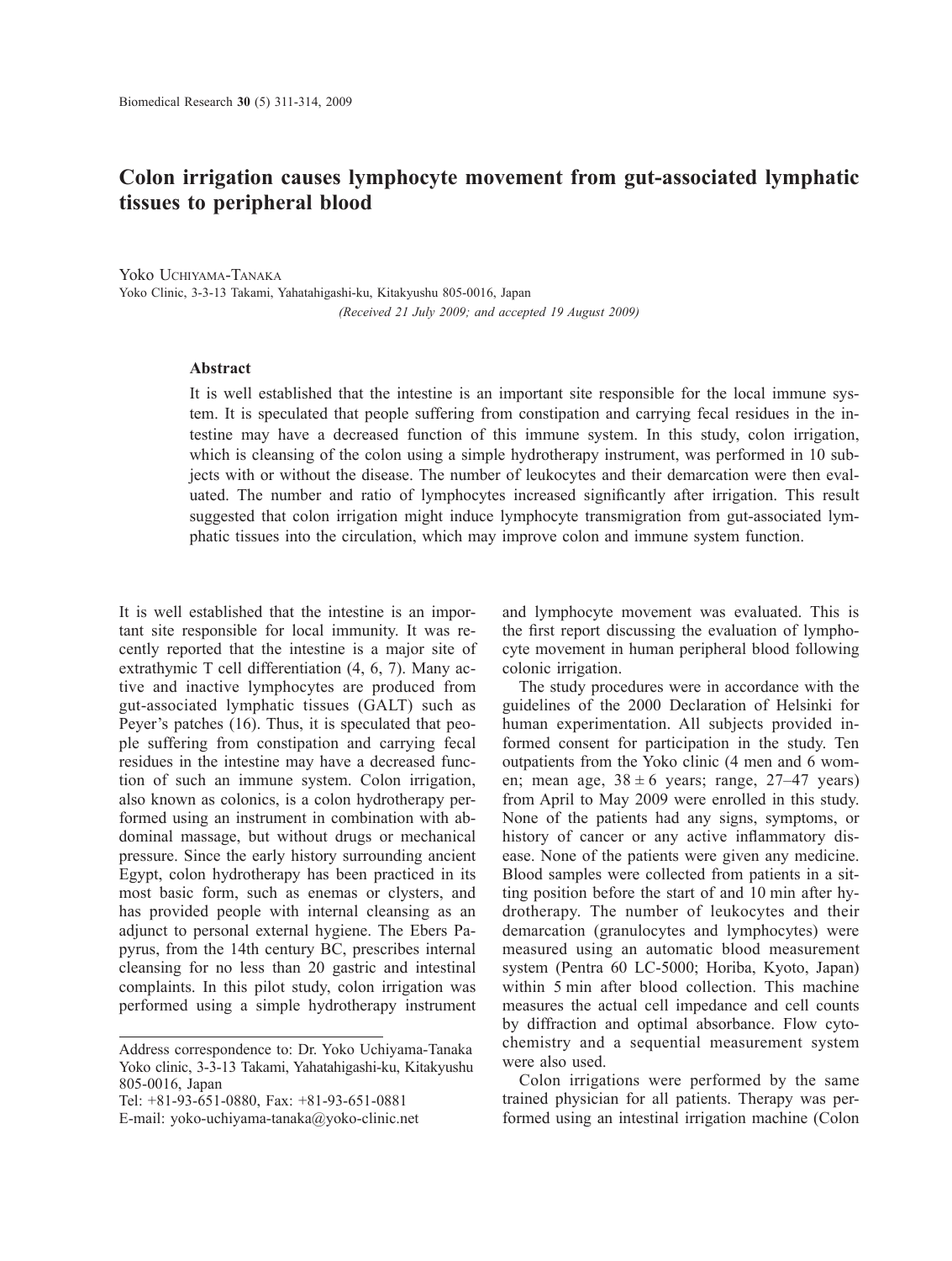Hydromat Comfort; HERRMANN Apparatebau GmbH, Kleinwallstadt, Germany), which circulated about 30–50 liters of purified hot water (38°C) through a filter (Fig. 1). Patients lay prone on a bed and received an abdominal massage during the therapy. Values are expressed as mean  $\pm$  SD. Student's *t-*test was used for the comparisons, and *P* values

less than 0.05 were considered significant. The patient's clinical characteristics are summarized in Table 1. Each patient underwent several colonics (1–4 times), and blood samples were collected to examine lymphocyte movement in the peripheral circulation. After colonic irrigation, the number of peripheral leukocytes increased significantly from  $5917 \pm 1215/\mu L$  to  $6610 \pm 1452/\mu L$  $(P < 0.0001)$  (Fig. 2). Moreover, the number of lymphocytes increased significantly from  $1788 \pm 403/\mu L$ to  $2164 \pm 430/\mu L$  ( $P < 0.0001$ ) (Fig. 2). The ratio of lymphocytes also increased significantly from 30.9  $\pm$  7.1% to 34.0  $\pm$  6.9% (*P* < 0.0001) (Fig. 3). Although the number of neutrophils increased signi cantly from  $3442 \pm 1029/\mu L$  to  $3712 \pm 1236/\mu L$  $(P = 0.01)$  (Fig. 2), the ratio decreased significantly from  $58.3 \pm 8.4\%$  to  $55.1 \pm 8.2\%$  ( $P < 0.0001$ ) (Fig. 3).

This is the first report of lymphocyte movement

after a colonic irrigation. The increase in lymphocytes is suspected to be the result of lymphocytes transmigrating as intraepithelial lymphocytes (IEL) and lymphocytes in the Peyer's patch and mesenteric lymph nodes during irrigations and abdominal massage.

The intestinal epithelium is the first defense system to encounter intestinal pathogens or dietary antigens. It is well known that the intestine plays an important role as a local immune system. The NK T cell markers are CD56, CD57, and CD161. The CD56<sup>+</sup> T cell population resides predominantly in the liver, and the  $CD57<sup>+</sup>$  T cell population resides predominantly in the bone marrow  $(8, 10)$ . CD161<sup>+</sup> T cells are cytotoxic to some cancer cell lines and preferentially accumulate in human liver and human intestinal epithelium (7). Human IEL contain many  $CDS<sup>+</sup>$  T cells (4), and the majority of  $CD161<sup>+</sup>$  T cells in humans are  $CD8^+$  T cells. Further,  $V\alpha 24^+$  T cells are the smallest population of human IEL  $CD161<sup>+</sup>$  T cells. When the intestine is full of feces, it is speculated that there may be reduced function of this immune system, which causes toxins to leak from the gut, and bacterial translocation from the gut to systemic circulation causes a breakdown of the intestinal wall (1). This breakdown can be



**Fig. 1** The functioning principle of Colon Hydromat Comfort. Filtered hot water and water are mixed and poured into patient's colon through the specula. The sewage water flows out by the pressure of the water filled colon.

|         | Age | Gender | Underlying disease | Number of<br>colonic irrigations |
|---------|-----|--------|--------------------|----------------------------------|
| No. 1   | 39  | female | diabetes mellitus  | 3                                |
| No. $2$ | 38  | female | constipation       | 4                                |
| No. 3   | 32  | female | face eruption      | 3                                |
| No. 4   | 28  | male   | psoriasis          | 4                                |
| No. 5   | 45  | female | ovarian cysts      | 3                                |
| No. $6$ | 47  | male   | atopic dermatitis  | 3                                |
| No. 7   | 39  | female | constipation       | 2                                |
| No. 8   | 44  | male   | pollen allergy     |                                  |
| No. 9   | 38  | female | constipation       | 3                                |
| No. 10  | 29  | male   | allergic rhinitis  | 3                                |

**Table 1** Clinical characteristics of the study subjects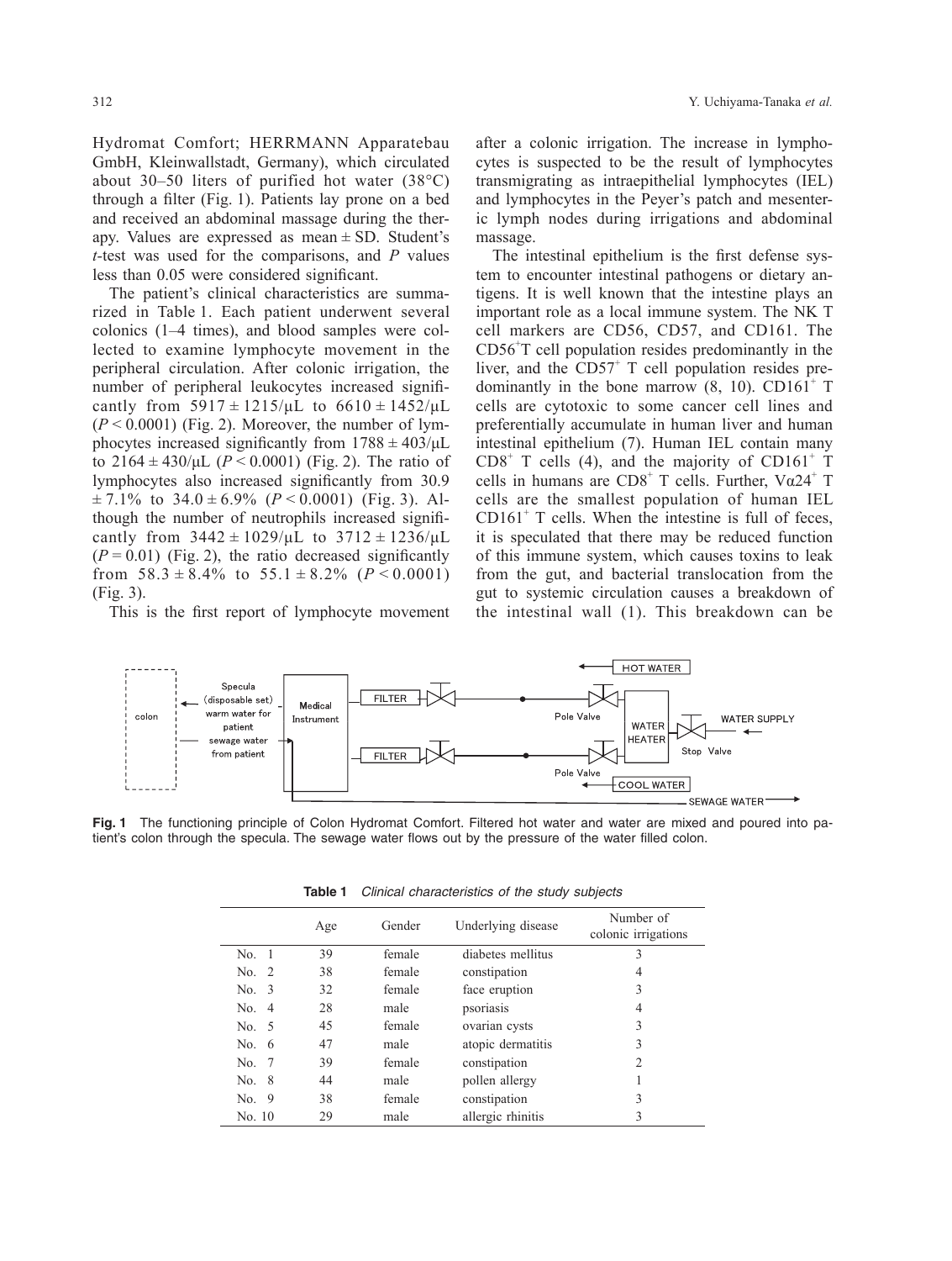

**Fig. 2 a**. The number of peripheral leukocytes increased significantly from  $5917 \pm 1215/\mu$ L to  $6610 \pm 1452/\mu$ L ( $P < 0.0001$ ). **b**. The number of lymphocytes increased significantly from 1788 ± 403/µL to 2164 ± 430/µL (P < 0.0001). **c**. The number of neutrophils increased significantly from  $3442 \pm 1029/\mu$ L to  $3712 \pm 1236/\mu$ L (P = 0.01). Error bar:  $\pm$  SD

caused by a variety of injuries to the body at locations far from the gut. Increased gut permeability and bacterial translocation play a role in multiple organ failure (MOF) (15). Failure of the gut barrier remains central to the hypothesis that toxins escaping from the gut lumen contribute to activation of host immune inflammatory defense mechanisms, subsequently leading to the autointoxication and tissue destruction observed in the septic response characteristic of MOF (1, 5, 13, 15). It is therefore believed that it is important to keep the intestine clean as a preparation for mucosal regeneration. According to a study in which glass beads were used to check the transit time of feces through the colon, the transit time was quite variable and the colon often retained some food residues from the entire preceding week (3). Thus, it is useful to irrigate the colon to remove fecal residues.

The colonic irrigations are distinguished from enemas in the following manners: (a) they are not self-administered but are administered by a professionally trained person, and (b) they are administered using a device to control water flow, to infuse the entire colon with water, in contrast to the more limited infusion of warm filtered water into the rectum. The water circulates throughout the colon, removing its contents, while the patient lies on a bed. Water temperature and pressure are closely moni-



**Fig. 3 a**. The ratio of lymphocytes also increased significantly from  $30.9 \pm 7.1\%$  to  $34.0 \pm 6.9\%$  ( $P < 0.0001$ ). **b**. The ratio of lymphocytes decreased significantly from  $58.3 \pm$ 8.4% to  $55.1 \pm 8.2$ % ( $P < 0.0001$ ). Error bar:  $\pm$  SD

tored and regulated during a series of fills and releases to aid in the peristaltic action of the colon. Because this method involves a closed system, the waste materials are removed without the unpleasant